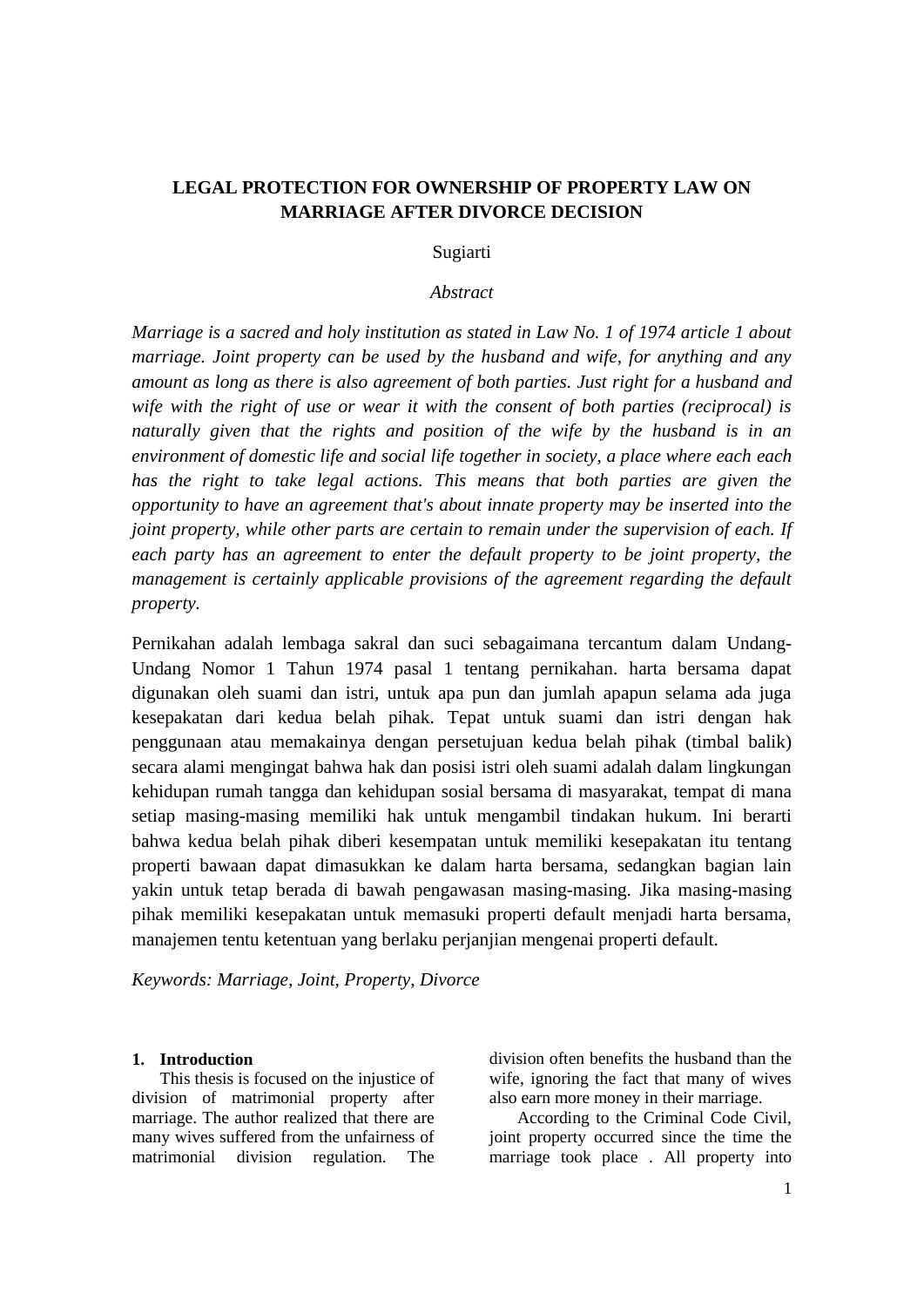either an existing one or will exist. In the Civil Code which carried possessions husband/wife before the marriage will take place into the joint property since the time of the marriage took place.

A wife in the Civil Code is not authorized to take legal action over his property, unless there is an agreement after the marriage or divorce or widowhood. Different things mentioned in Article 36 and 37 of the Civil Code which states both the husband and the wife still has the right to act to take legal action for such property not from the marriage. If the property acquired during the marriage, then legal actions must be mutually recognized and approved by the wife or the husband. Based on the foregoing, according to the Marriage Law joint property acquired from either the wife or the husband marriage may not take legal action alone but must be based on the consent of both parties. It is based that common property was obtained based on the sacrifices made by both parties . Such treasures along this is the joint property acquired from a marriage that has met the requirements of Article 2 paragraph ( 2 ) the Marriage Law marriage is recorded according to the legislation in force. Therefore, the marriage is not recorded, then the husband nor the wife can not sue over the treasure he had.

Legal Protection of Joint Property Terminated Due to Divorce

> Marriage as stated in Law No. 1 of 1974 :

*"Marriage is a bond between a man and a woman as husband and wife with the aim of forming a family and a happy household and remain upon the divinity of the one true God."*

In accordance to Marriage Law Article 1, the aim of a marriage is to form a happy family based on the divinity of the One True God--which means a marriage must be done based on individual beliefs. As in Islam, marriage is a holy agreement between a man and a woman as written in

Islamic holy Quran, which have seven principles, namely:

a. Volunteerism

The most important principle in Islam. This volunteerism is not only between the two prospective groom and bride, but also between their parents.

- b. Concession of both parties
	- Both parties is a logical consequences of the first principle. There must be no coercion, and is already there after candidate approval from matrimonial customs. A marriage without concession of one or both parties can be cancelled by the court.
- c. Right to choose spouse Every man and/or woman have the right to choose or to decide his/her spouse.
- d. Partnership principle between spouses
- e. Partnership principle between man and woman is different because of its nature (fate, natural)
- f. Once in a lifetime principle

This principle shows that marriage purpose is to establish generations and foster love and affection during the lifetime.

g. Open Monogamous Principle

# **2. Legal Status of Marital Asset**

According to Article 35 paragraph (2) the MARRIAGE LAW, although the property is in default under their respective control is given the possibility to remain married to determine something about the innate property owned by the husband or the wife. This means that both parties are given the opportunity to have an agreement that's about innate property may be inserted into the joint property, while other parts are certain to remain under the supervision of each. If each party has an agreement to enter the default property to be joint property, the management is certainly applicable provisions of the agreement regarding the default property.

According to the civil law that since the start of the marriage, since it also started mixing in marital property, as long as both are not entered into a separation of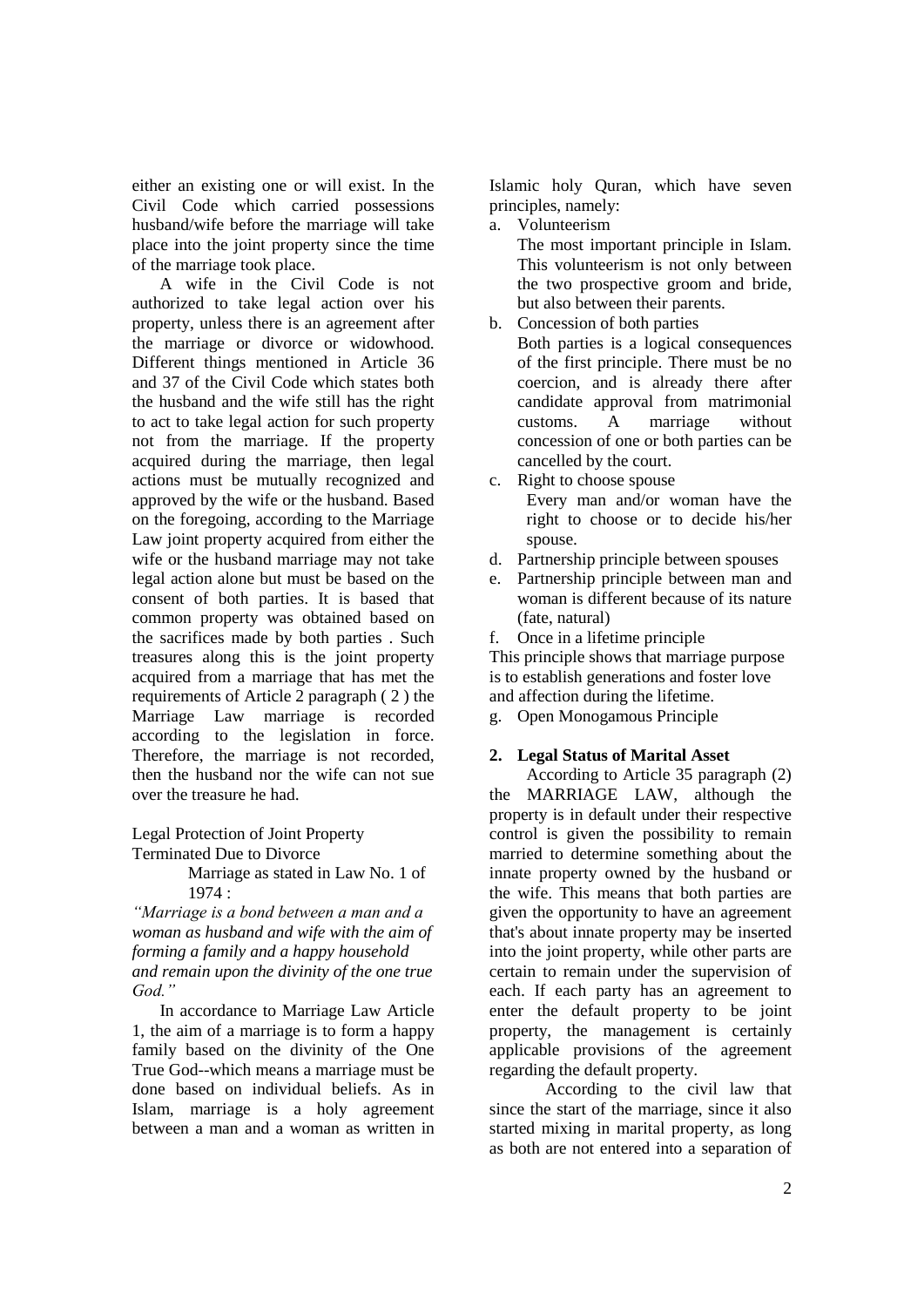property before or at the time of the marriage begins. Mixing joint property is not only limited to the assets acquired during the marriage, but also about all assets and liabilities (equity and debt) carried by each party. Wealth in the law called Gemenschap, 16 in article 140 paragraph (3) of the Civil Code declared husband right can be limited when there is agreement.

Joint property includes movable and immovable property. However, the division of joint property based on the provisions of Article 128 paragraph (1) of the Civil Code, the division of joint property in the form of movable and immovable objects can be distinguished. The difference meant that because it is based on the submission of a moving object and the object is not moving.

Division of joint property in the form of moving objects is done under the provisions of Article 612 of the Civil Code is a form of direct delivery between a husband and wife who have been divorced. The submission of the division remains based on the provisions of Article 128 paragraph (1) of the Civil Code which is equal parts between the value of the husband and wife who have been divorced. Based on these submissions is usually carried out assessment and / or sales of the moving objects in which the proceeds divided equally between the husband and wife who have been divorced.

But otherwise, the delivery of immovable objects such as land and buildings and / or other objects that are not moving, then the division should be based on the provisions of Article 616 of the Civil Code in conjunction with Article 620 of the Civil Code. The provisions of Article 616 of the Civil Code states: "The delivery of immovable goods or appointment made with the announcement of the deed in question in a manner as specified in Article 620 of the Civil Code."

Selling Immovable Property

The official which authorized in the process of buying and selling immovable property are :

1. Public Notary

A Notary is a public official who is authorized to make an authentic deed. Authentic act declared by law as evidence of the strongest and fullest, so it has an important role in any legal relations in society.

2. Land Deed Official

General Officer who is given the authority to make authentic deeds regarding certain legal actions concerning land rights or Upper Freehold Flats Unit.

National Land Agency is an agency whose duty is to execute tasks in administration of land in national, regional, and sectoral scale (Article 2 of President Regulation No. 10 of 2006). National Land Agency's function in general is to organize and to execute surveys, measurements, and mapping of the land. Also to set and determine the rights of the land and to supervise and control the land ownership tenure.

Marital Property is divided into three :

1. Inmate Property; Innate property is a treasure that brought each spouse prior to the marriage.

2. Joint Property;

Joint property means property acquired during the marriage takes place, either by the husband or the wife.

Acquisition of property is property acquired spouse during the marriage in the form of a grant or a gift or inheritance. As well as an innate property, the husband and wife also have personal power over the treasures of the acquisition. Each husband and wife have full rights to assets acquired from gift, inheritance, or grants. The state of exception can be held by a husband and wife with the consent of each nuptial aggreement.

Submission of joint property in the form of immovable property is done by splitting. This splitting process is done based on article 128 (1) of Civil Code. The splitting is conducted by request of the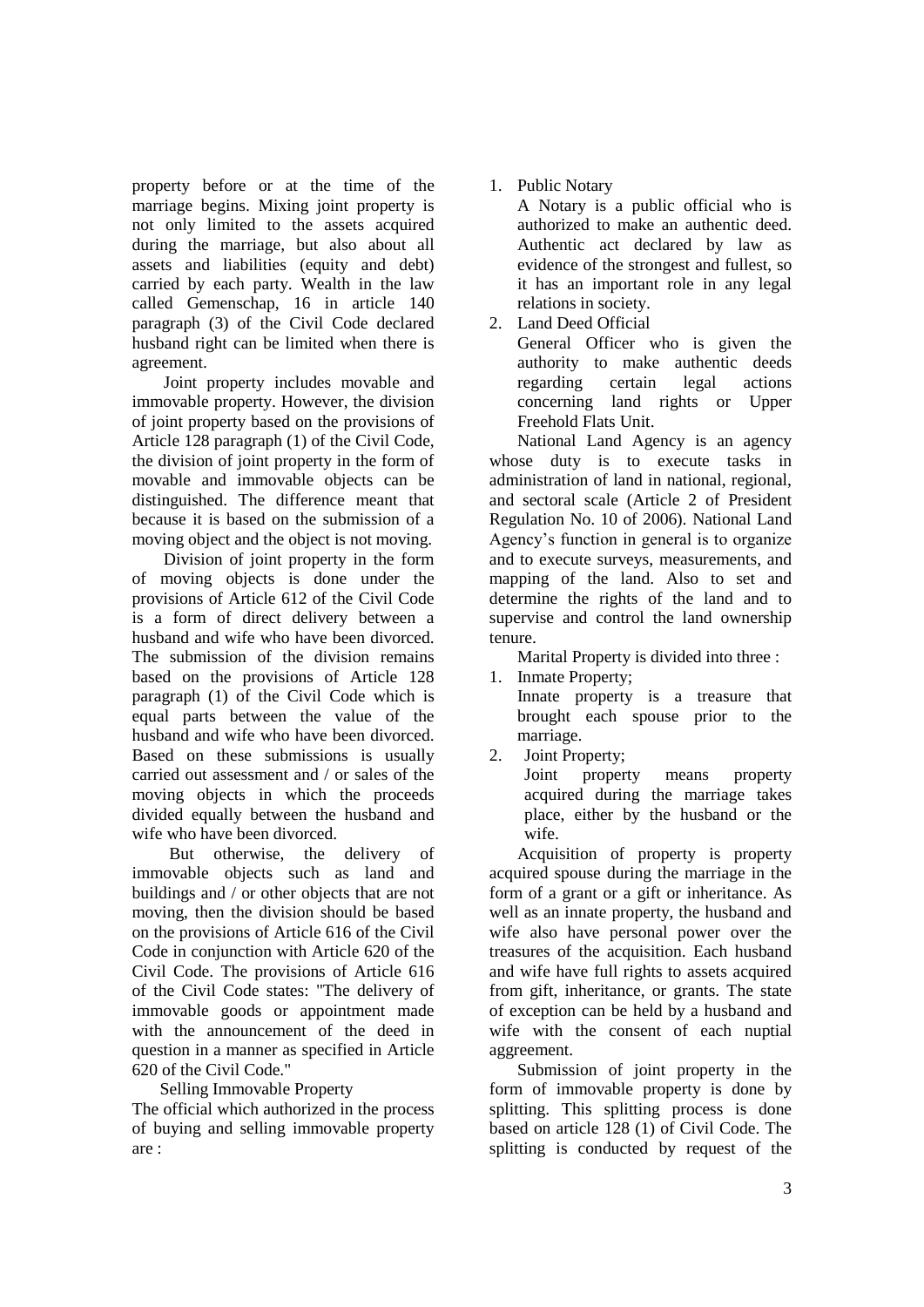rightholder. The disputed land is splitted to be new field of lands with the exact same legal system with the previous land. (Page 38)

# **3. Law Protection towards Joint Property after Divorce**

The position of the joint property in Indonesian Marriage Law stipulated in Article 35 and Article 36 of the Marriage Law which states that property acquired during the marriage becomes joint property and can be used with the consent of both parties, while the innate property, gift, and inheritance remain under the control of each individual and the right of all the parties do not fully specify otherwise.

Therefore, the joint property is marital property owned by husband and wife together. Namely, both property movable or immovable acquired since the establishment of legitimate marital relationship, which can be used by a husband and wife to finance their life purpose and their children, as a unified whole in the household. Therefore, the joint property is property acquired during the marriage bond takes place and regardless of whose name is listed above. Initial formation of joint property in this marriage, because of the persistence of the principle of each for husband and wife is entitled to retain his property itself, like before they became husband and wife, except property held in common with that.

Freezing (diconserveer) joint property through foreclosure above, serves to secure or protect the availability and integrity of the property with the actions of the defendant is not responsible. Therefore, the focus of assessment should be considered a court at the request of the joint property is seized security or the protection of the existence of the joint property, and not focused on factors suspicion or conjecture the existence of a defendant attempts to darken the goods, but more focused on issues of security and protection joint property. 95 This is in accordance with the provisions of Article 823 Rv is based on the principle of procedural interests

(doelmatigheid process), that security measures include:

- 1. Sealing,
- 2. Registration of property,
- 3. Joint property valuation,
- 4. Joint property foreclosure.

Above foreclosure action, according to M. Yahya Harahap is a legal action that is very "exceptional" or legal action exception, because they should be applied by the Court with all considerations carefully, because as if the defendant had been sentenced before the sentence was handed down, as implicitly stated in Article 227 HIR or Article 261 RBg, that before the sentence was handed down to the defendant or before the verdict that sentenced him to not have binding legal force, the defendant has been convicted and found guilty to seize their wealth.

The legal basis is a request for confiscation of property with Article 24 paragraph (2) of Government Regulation No. c. 9 Year 1975 which stated, that during the divorce lawsuit at the request of the plaintiff or the defendant, the court may: (c) determine the things that need to ensure the preservation of the goods are entitled with spouse or goods that are entitled to the husband or goods the right of the wife.

The provisions of Article 24 paragraph (2) of Government Regulation No. c. 9 In 1975 the above, the implied meaning of a foreclosure action or remedy against joint property in marriage. Actions which can guarantee the maintenance of common property that is common property confiscation, where the husband or wife is authorized to submit to the court seized, then the court is authorized to grant such application in order to ensure the maintenance and integrity of the joint property in marriage. Although these provisions are considered too narrow, since the filing of the joint property seizure merely when there is a divorce case, as if the absence of divorce, not possible to file a foreclosure. A contrario, if no suit of divorce, the husband or wife can not apply for confiscation of property together,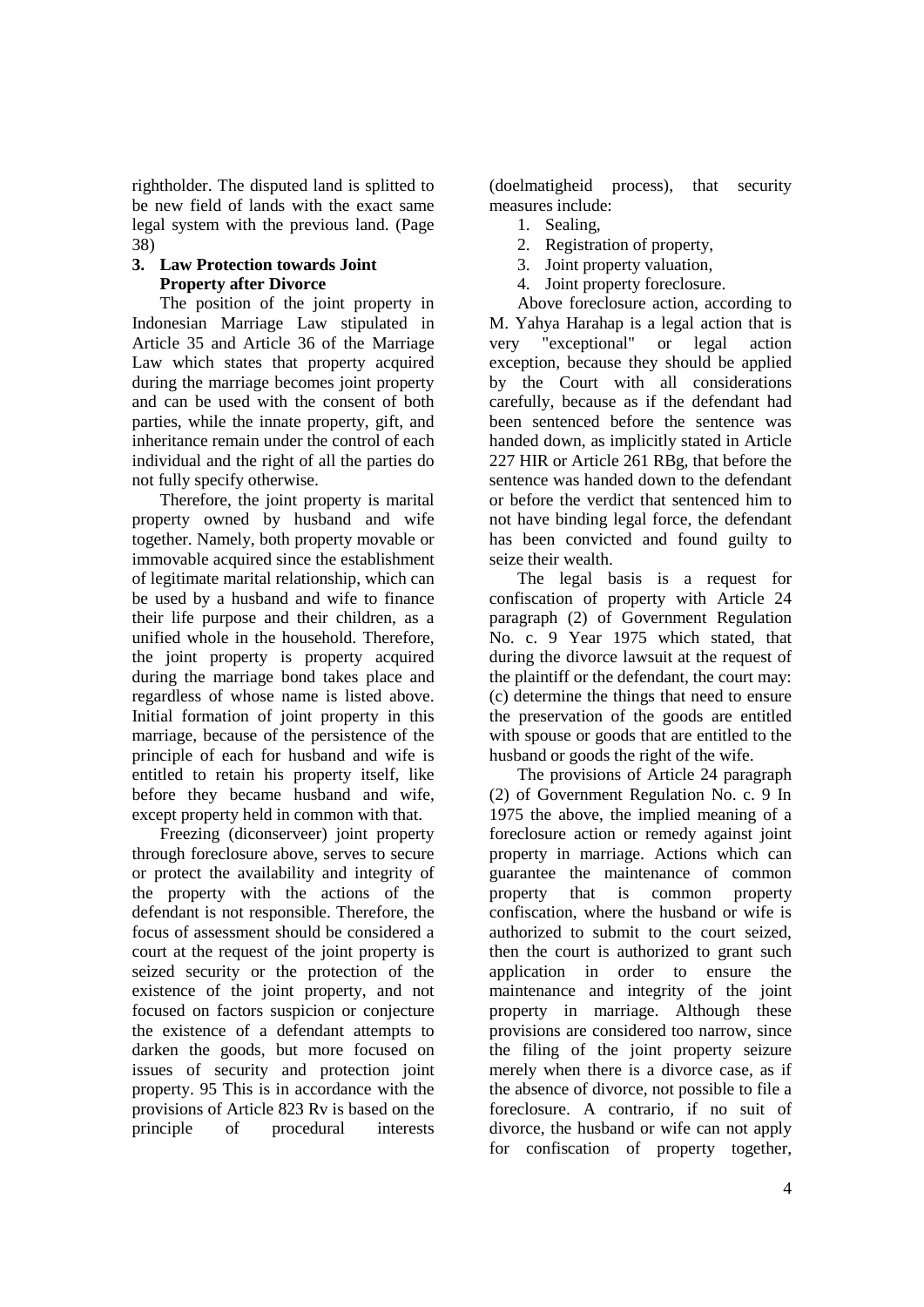whereas common property in a state of wholeness of action threatened the existence of waste, fraud, or a sale to another party.

When a husband or wife infringing upon approval, by doing an act that threatens the existence and integrity of joint property without the consent of the other party, then the remedy can be done to prevent such action is arbitrary confiscation of property together. However, the confiscation of private property does not reach a husband or wife, the property has been owned by a spouse before the marriage took place or gift, inheritance, or will that be accepted the husband or wife during the marriage takes place. The law prohibits putting together confiscation of property or personal property, because the property is located beyond the reach of common property confiscated. If the court is already laid to the personal property seized, should be appointed to the position and control restored to their rightful owners it (restoration to the original condition), the road was raised confiscation of goods. Application of confiscation of property between husband and wife together in marriage is solely to freeze all joint property, both in the control of the husband or wife. Partially justified not only placed on property controlled defendant alone. This is in accordance with the definition and purpose seizure itself, namely;

- 1. Freeze all joint property, whether that is in the hands of the plaintiff or defendant (husband and wife).
- 2. The goal is to ensure the safety and integrity of the entire property, during the examination of the case took place, was not intended to guarantee the debt or the delivery of goods.

Implementation of Separation of Joint Property After Divorce

At the request of the rights holder (husband and wife) who has been divorced against common property land and buildings are already registered certified or can be broken down into several sections perfectly after each is a new field for the former husband and wife with the same legal status parcels of land originally. For each area of the land is made measurement certificate, land record, and a certificate to replace the measurement certificate, land record and certificate of origin.

Solving parcels of land must be in accordance with the Spatial Plan and should not be applicable not resulted in an implementation of the provisions of laws and regulations that apply, for example, land reform provisions. 127 Throughout farmland implementation of the solution of the minimum limit shall be demonstrated in accordance with the legislation in force the Law No. 56 Prp 1960 on the establishment of the agricultural land area.

If land rights are concerned burdened mortgage or other expenses listed, the new solution should be implemented after approval is obtained in writing from the mortgage holder or other authorized party approved the elimination of the load in question.

Article 133 paragraph  $(2)$ ,  $(3)$  and  $(4)$ Ministerial Regulation No. 3, 1997 set up the way it is registered as follows:

- a. to gain ground units the breakdown field measurements are carried out;
- b. the legal status of the unit of the ground plane is the same as the original ground plane legal status;
- c. for registration were each given a number of new rights and made a measurement certificate, land record and a new certificate in lieu of the right number, measurement certificate and certificate of origin.
- d. Note the absence of mortgage and other burdens that exist on the land book and certificate of origin on the land book and the new certificate, a letter is being measured, the land book and the original land title certificates are no longer valid by including a note in it.

Protection of the interests of holders of mortgage lenders, the provisions of Article 133 regarding the registration of the units of the breakdown field results need to be fixed which allows the persistence of mortgage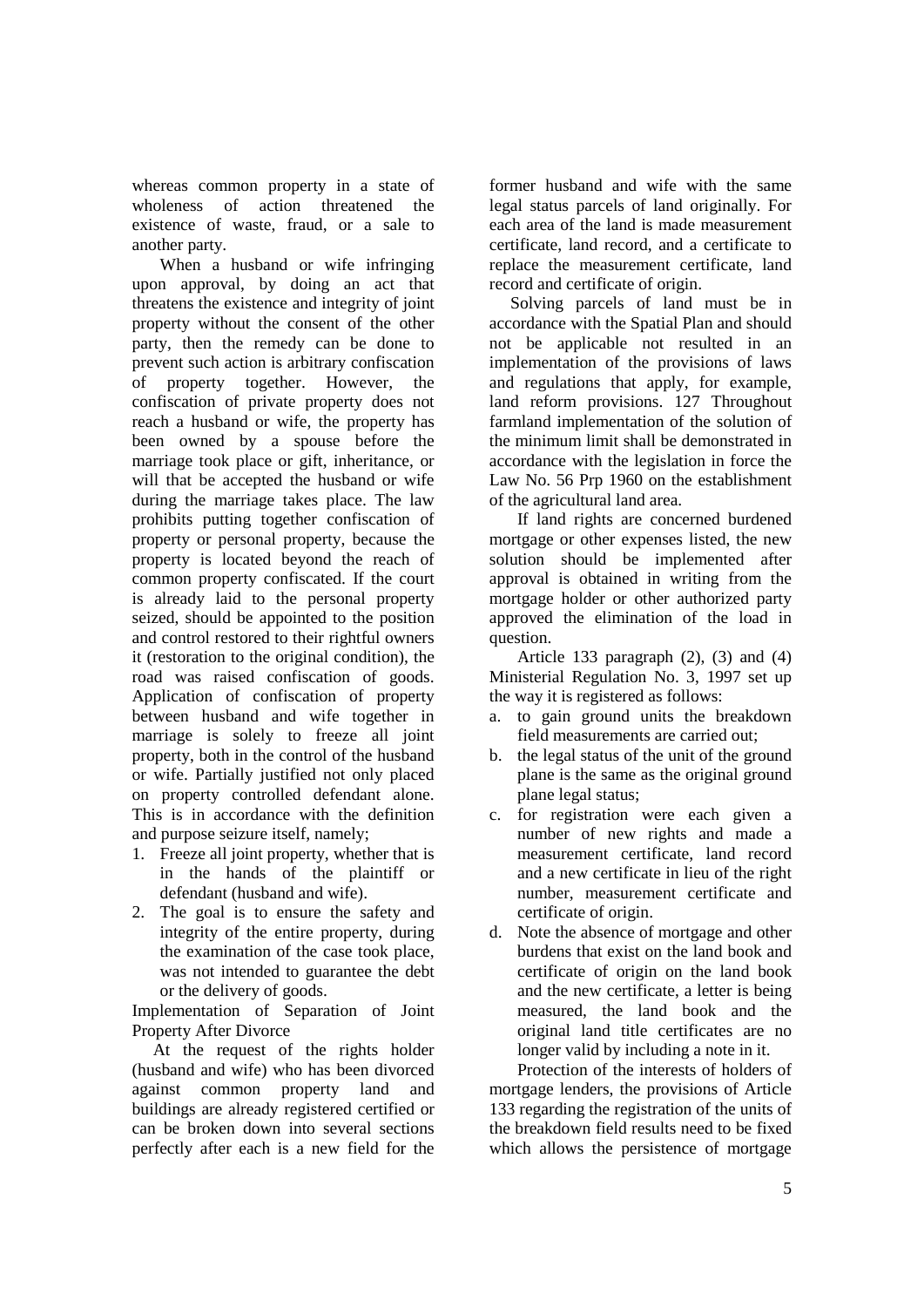and other expenses burden the original parent parcel of land rights were broken. That still gives the parent unit numbers came from. Giving new numbers can still be done in terms of rights to land parcels were broken unit no load. Or encumbrance resolving originally approved by the creditor in question has been settled claims are therefore removed.

What is stated above applies also in the case held that the separation of the building into flats units bersatus use within each property of an apartment. If the right to land on which the building ats flats were built, at the time of separation is still burdened Mortgage, which would overload the continuance fixed per unit of desired results but the separation is carried out over the property in question flats thirsty anyway given the number equal to the number of rights on the ground that the separation was a common ground with the owners of the units belonging to the separation results. If the flats are common property.

# **4. Conclusion**

At the request of the holder of the joint property rights (both ex-husbands and exwives) of a parcel of land as common property already listed inseparable part or several parts which in turn is a new field sauan. In the separation of the land under Article 49 is, of land were taken partly into a new field unit. The new plot of land idang parent is still there and has not changed its identity. New areas of land being the parent is still there and has not changed his identity except on the extent and limits. The term is used to distinguish the separation Degnan what do under Article 48.

For new fields separated unit made measurement certificate, book and certificate of land which some new pieces of land and registration of maps, lists of land, measuring letters, books and certificates of land parcels of land have appended a note on the separation.

As stated above, rights and burdens weighing on parcels of land rights previously experiencing breakdown, if applicable to the separation of the mother land burdened mortgage or other charges.

## **5. Reference**.

Djoko Prakoso, Asas-asas Hukum Perkawinan Indonesia, Bina Akasara, 2005.

H. Muhammad Daud Ali, Hukum Islam, Pengantar Hukum Ilmu Hukum dan Tata Hukum Islam di Indonesia, Jakarta: RajaGrafindo Persada, 2009.

Mulyadi, Hukum Waris Tanpa Wasiat, Edisi Pertama, Badan Penerbit Universitas Diponegoro, Semarang, 2008.

Ismuha, Pencaharian Bersama Suami Isteri di Indonesia, Bulan Bintang, Jakarta, Cet. II, 1978, hlm. 45

Sayuti Thalib, Hukum Kekeluargaan Indonesia, UI Press, Jakarta, Cet. V, 1998, hlm.

Abdul Manan, Beberapa Masalah tentang Harta Bersama, Mimbar Hukum, No. XXX, Tahun 1997, hlm. 59

K. Ng. Soebakti Poesponoto, Asas-Asas dan Susunan Hukum Adat, Pradnja Paramita, Jakarta, 1960, hlm. 193)

Hilman Hadikusuma, Hukum Waris Adat, PT. Citra Aditya Bakti, Bandung, Cet. VII, 2003.

M. Yahya Harahap, Hukum Acara Perdata: Permasalahan dan Penerapan Conservatoir Beslag (Sita Jaminan), Jakarta, Cet. I, 1987

Djazuli Bachar, Eksekusi Putusan Perkara Perdata: segi hukum dan penegakan hukum,Jakarta; Akademika Pressinda, Cet. I, 1987.

R. Soeparmono, Masalah Sita Jaminan (C.B) dalam Hukum Acara Perdata, Mandar Maju, Bandung.

M. Yahya Harahap, Kedudukan, Kewenangan, dan Acara Peradilan Agama (Undang-Undang No. 7 Tahun 1989), Jakarta, Pustaka Kartini, 1990.

Sudikno Mertokusumo, Bunga Rampai Ilmu Hukum, Yogyakarta; Liberty, 1984.

Abdul Manan, Penerapan Hukum Acara Perdata di Lingkungan Peradilan Agama, Jakarta: Yayasan Al-Hikmah, 2000.